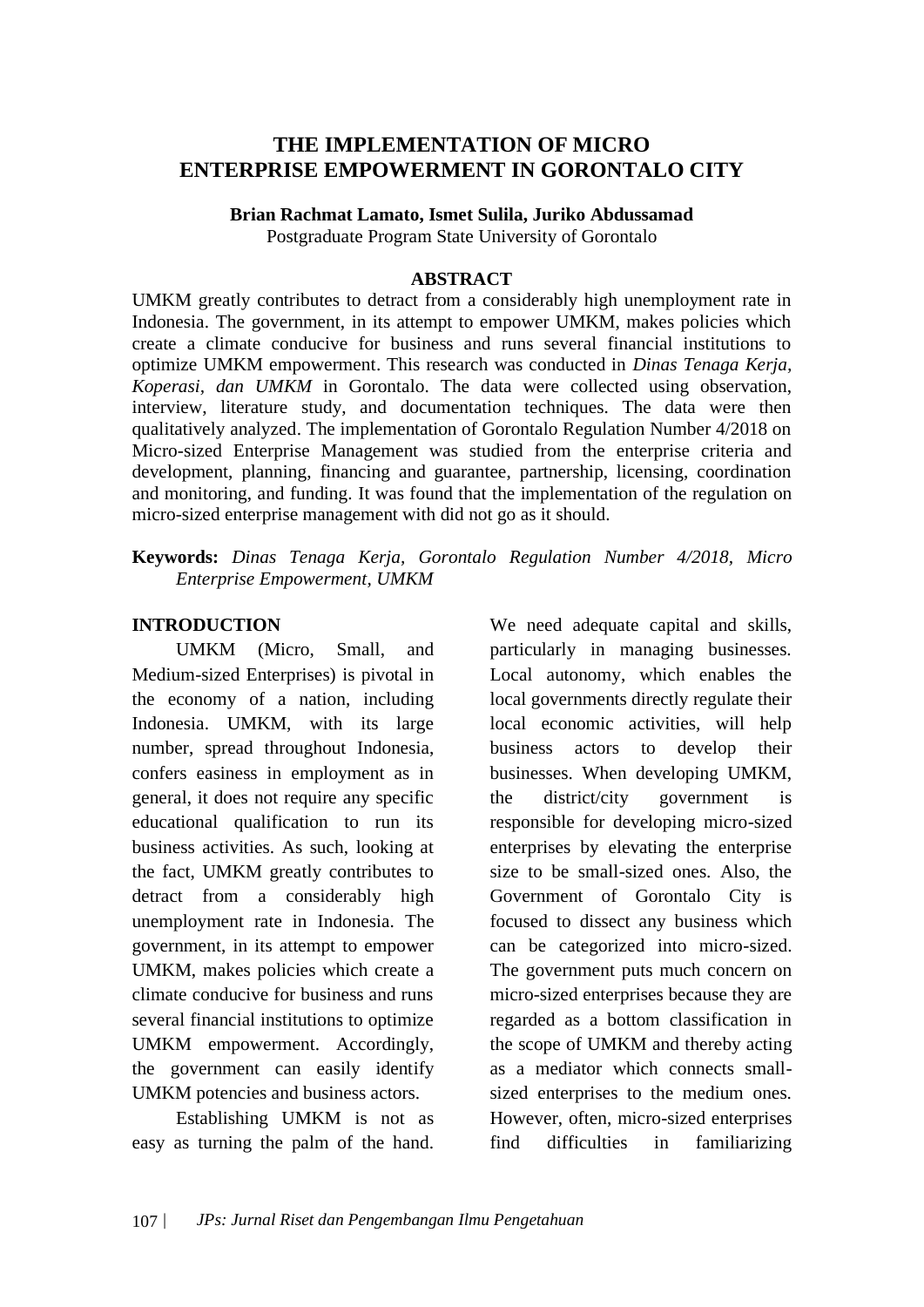potential consumers with their products (handcrafts or food products) or services. Also, they have challenges in confronting a high rental price, unstrategic business places, and marketing.

It is notified that most micro-sized enterprises are traditionally nurtured and make up a family business which has existed for generations. Limited resources quality found in micro-sized enterprises, either in terms of formal education, knowledge, or soft skills, greatly impacts the enterprise management, hindering them to optimally develop. Besides, the quality of limited resources also prevents any improvement, making the enterprises not able to adopt new technological advancement to enhance their product competitiveness.

Low human resources quality in regard to financial management is also one of the hindering factors of microsized enterprise development. When business actors are only considering the profit they can earn but abandon their financial management, they may found difficulties in running their business. Additionally, what method to use to make production processes run effectively and to manage time efficiently are two other problematic issues which have to also confronted by micro-sized enterprises.

### **RESEARCH METHODS**

This research was conducted in *Dinas Tenaga Kerja, Koperasi, dan UMKM* in Gorontalo. This research was conducted in three months, starting from November to January 2019. This

was descriptive-qualitative research. As researchers, we collected data as well as acted as research instruments. The data were collected using observation, interview, literature study, and documentation techniques. The data were then qualitatively analyzed.

### **FINDINGS AND DISCUSSION**

**The Implementation of Micro-sized Enterprise Empowerment Policy in Gorontalo through Gorontalo Regulation Number 4/2018 from the Scope Perspective**

**1. Enterprise criteria and development**

According to the criteria of microsized enterprise, as mentioned in Gorontalo Regulation Number 4/2018, micro-sized enterprises had net worth at most IDR50,000,000.00 (fifty million Rupiahs), not included in it land and enterprise premises, or annual sale results at most IDR300,000,000.00 (three thousand million Rupiahs). *Dinas Tenaga Kerja, Koperasi, dan UMKM* in Gorontalo, as an institution which implemented the policy of micro-sized enterprise empowerment, as mentioned in Gorontalo Regulation Number 4/2018 on Micro-sized Enterprise Management, run the scope of the policy in accordance with the criteria score of micro-sized enterprises which would be assisted, two of which were active and potential.

Active enterprises were microsized enterprises whose business license and legality had been registered at the sub-village office. Meanwhile, potential micro-sized enterprises were microsized enterprises whose types and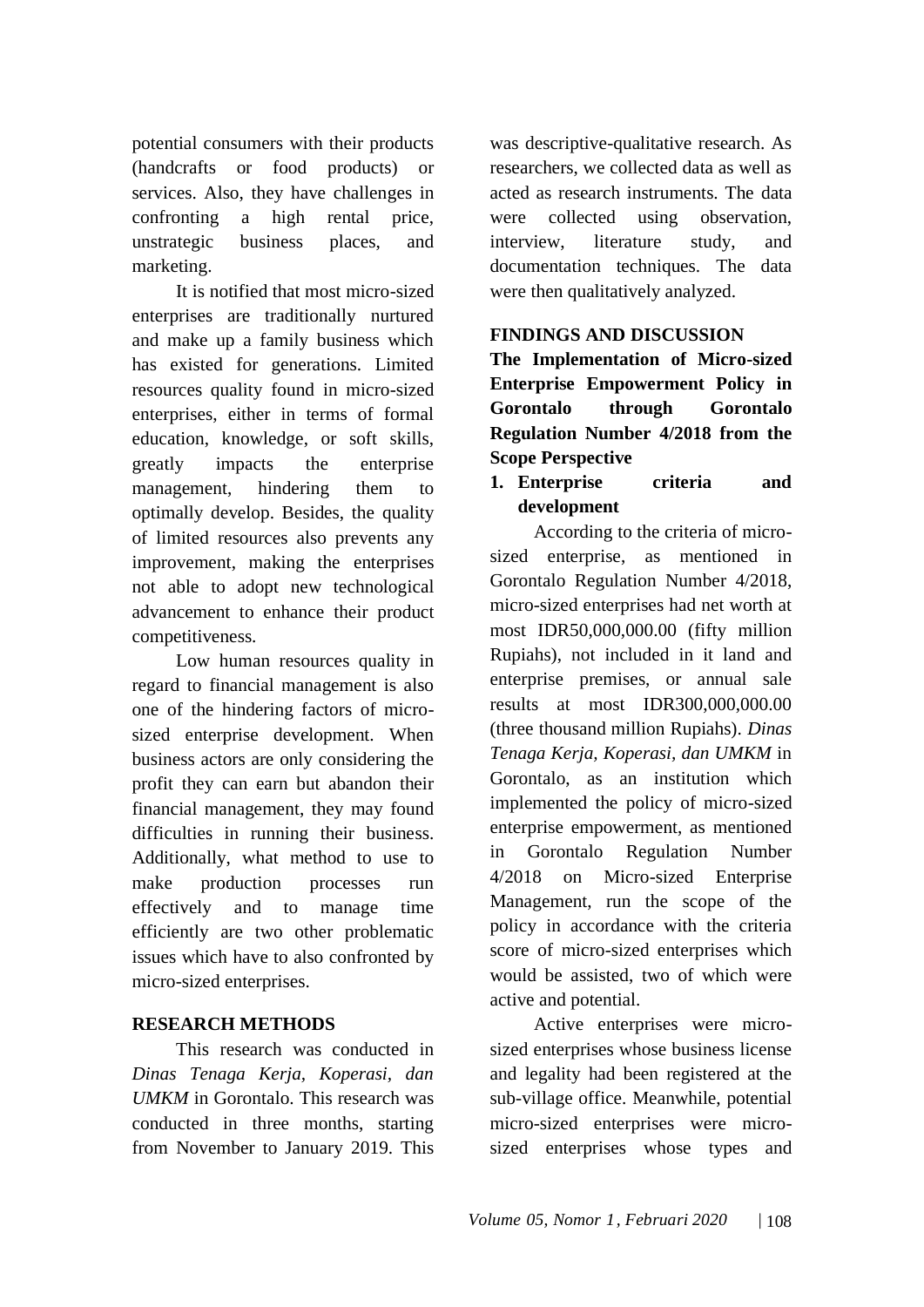products could be developed. Accordingly, active and potential micro-sized enterprises were those with a sustainable and potentially developed production process. As regulated in Gorontalo Regulation Number 4/2018, the local government facilitated business development, especially in micro-sized enterprise production and management, marketing, business actors or human resources, and design and technology.

a. Micro-sized enterprise production and management development

Production and management were developed through the following methods:

- 1) Elevating production, processing, and management of micro-sized enterprises
- 2) Engendering easiness in facility and infrastructure procurement, production and processing, raw materials, complementary materials, and product packaging
- 3) Encouraging the implementation of production and processing standardization

The production and processing techniques and management skills were enhanced through the following methods:

- 1) Local, national, and international education, training, and/or internship
- 2) Professional assistance
- b. Micro-sized enterprise marketing development

The marketing development was conducted by:

- 1) Performing research on marketing
- 2) Spreading market information
- 3) Escalating marketing management and techniques
- 4) Providing marketing facilities, e.g., market experiments, marketing institutions, house of commerce, and promotion
- 5) Ushering supports to product promotion, marketing networks, and distribution
- 6) Rendering professional marketing consultants

To develop desirable marketing, the local government motivated cross-regional marketing and exports. Developing crossregional marketing and export, the local government actively instructed micro-sized enterprise business actors to partake in the following programs and activities.

- 1) National exhibitions
- 2) International exhibitions
- 3) Marketing workshop and scientific activities
- 4) National and international partnerships
- 5) Other activities supporting marketing development programs
- c. Human resources development

Human resources were developed through the following methods:

> 1) Empowering entrepreneurship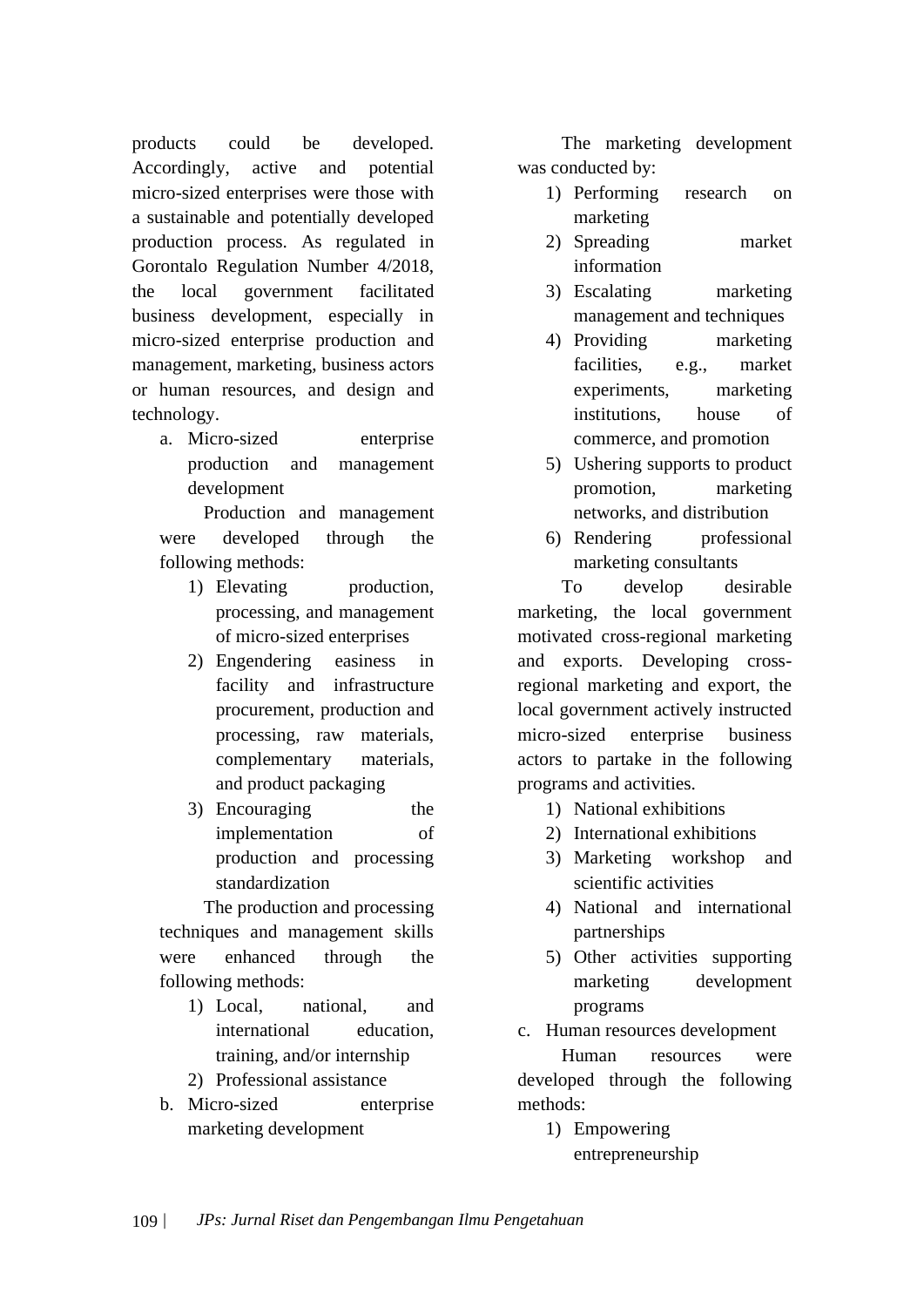- 2) Improving technical and managerial skills
- 3) Convening and developing education and training institutions to give business education, training, socialization, motivation, and new entrepreneur creation

The local government, as well as other voluntary parties, was responsible for education and training fees by taking local finance into account.

d. Design and technology development

Design and technology were developed by:

- 1) Increasing design and technology skills and quality control
- 2) Establishing cooperation with technology experts
- 3) Elevating micro-sized enterprises' research skills to develop a new design and technology
- 4) Giving incentives to microsized enterprises who successfully developed technology and conduct living environmental preservation acts
- 5) Spurring micro-sized enterprises to acquire an intellectual wealth certification

The local government gave awards and/or tax incentives, and retribution to micro-sized enterprise business actors who had intellectual wealth certification registered following

the provision of legislations. *Dinas Tenaga Kerja, Koperasi, dan UMKM* in Gorontalo prevailed as an institution who contributes to the implementation of the policy on Micro-sized Business Empowerment mentioned in Gorontalo Regulation Number 4/2018 on Microsized Enterprise Management. *Dinas Tenaga Kerja, Koperasi, dan UMKM*  provided facilities in the form of marketing and facility for human resources training as business actors. Moreover, in regard to managerial skills, it enrolled micro-sized enterprises in exhibitions or business events held by the local government.

Referring to Gorontalo Regulation Number 4/2018, in the second part on Enterprise Development Article 7 Paragraph 1, the local government facilitated enterprise development in four spheres, namely production and processing, marketing, human resources, design, and technology. However, evidence indicates that *Dinas Tenaga Kerja, Koperasi, dan UMKM* did not make complete attempts regarding enterprise development. The institution managed two fields only, which were marketing and human resources. Also, it did not give any facility for production and processing and design and technology fields.

Accordingly, we can see that the instutituton had managed the scope of enterprise criteria and development. However, in the policy of micro-sized enterprise empowerment, we can come to an insight that, if micro-sized enterprise actors refer to Gorontalo Regulation Number 4/2018 on Microsized Enterprise Management, the four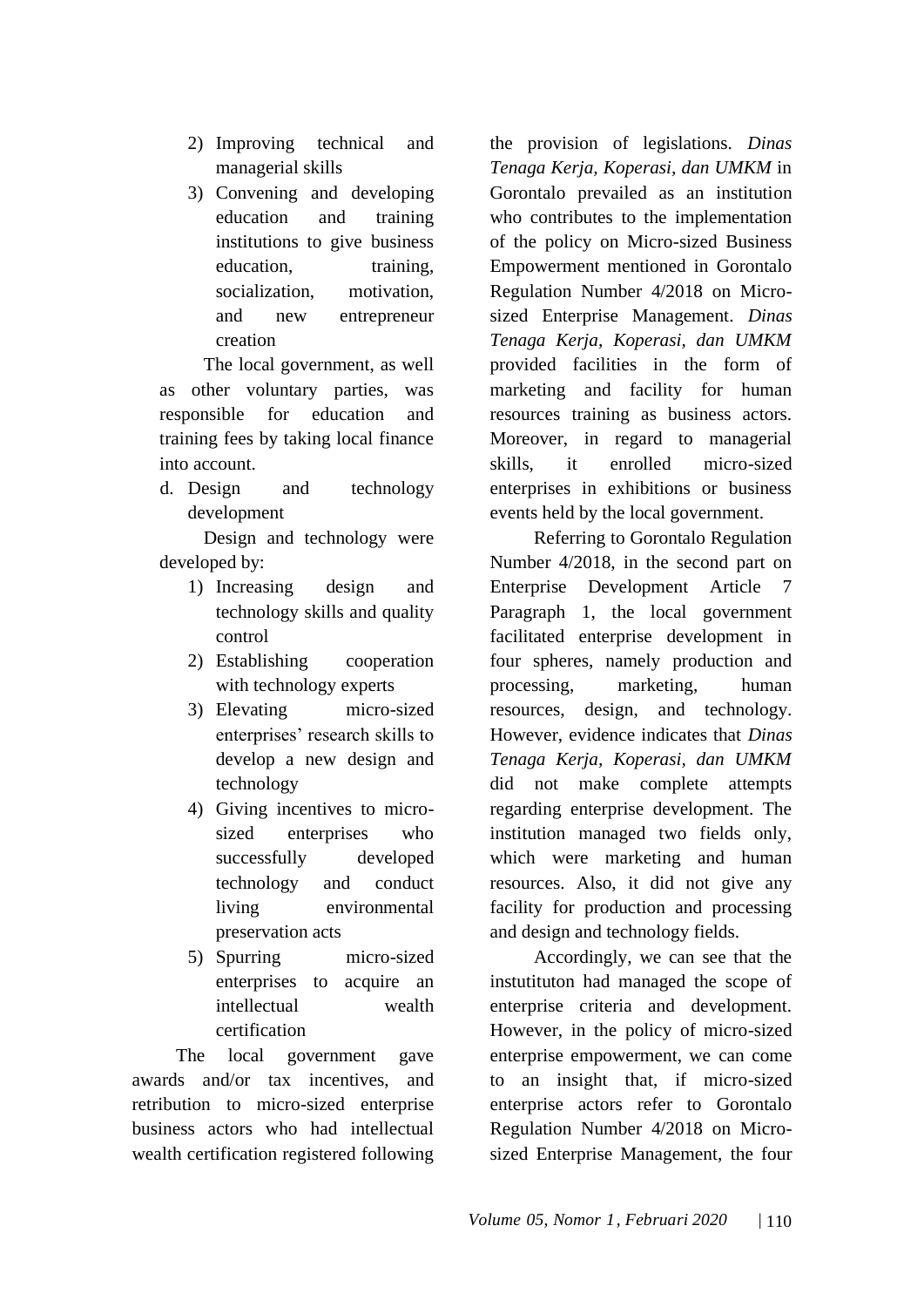fields are the facilities they will elicit, making their enterprise fulfill enterprise criteria set by *Dinas Tenaga Kerja, Koperasi, and UMKM*, which were active and potential.

Nevertheless, the enterprise criteria and development scopes were still partially in accordance with Gorontalo Regulation Number 4/2018 Article 7 Paragraph 1, that the local government facilitates micro-sized enterprises in the field of (1) production and processing, (2) marketing, (3) human resources, and (4) design and technology. Therefore, *Dinas Tenaga Kerja, Koperasi, dan UMKM* in Gorontalo should rectify enterprise work methods, criteria, and facilities.

### **2. Planning**

On planning, Government Regulation in Gorontalo Number 4/2018 mentioned that micro-sized enterprise management by the local government was manifested with planning, and all relevant stakeholders are engaged therein. Planning was arranged for short- and long-run purposes. The medium-run development planning for micro-sized enterprises development directions and targets were:

- 1) Recording micro-sized enterprises and identifying what potentials and problems being confronted were
- 2) Arranging assistance and development programs in accordance with the potentials and problems being faced
- 3) Making a financial plan
- 4) Making a minimum service standard-based licensing system plan
- 5) Making a production and processing development plan
- 6) Making a design and technology assistance plan
- 7) Making a human resource development plan
- 8) Making cooperation, center, cluster, and group establishment plan
- 9) Making an information system development plan for microsized enterprises
- 10) Making a program and activity implementation monitoring and control plan

Meanwhile, the short-run microsized enterprise development plan should cover at least the enterprise development orientation and targets, i.e.:

- 1) Establishing integrated human resources training and education centers
- 2) Establishing an industry and processing and design and technology research and development center
- 3) Developing export markets
- 4) Establising an local, national, and internation-scale integrated marketing center
- 5) Establishing financing and financial institutions for microsized enterprises

In regard to the scope of microsized enterprise planning, *Dinas Tenaga Kerja, Koperasi, dan UMKM* in Gorontalo, as an institution which contributed to the implementation of the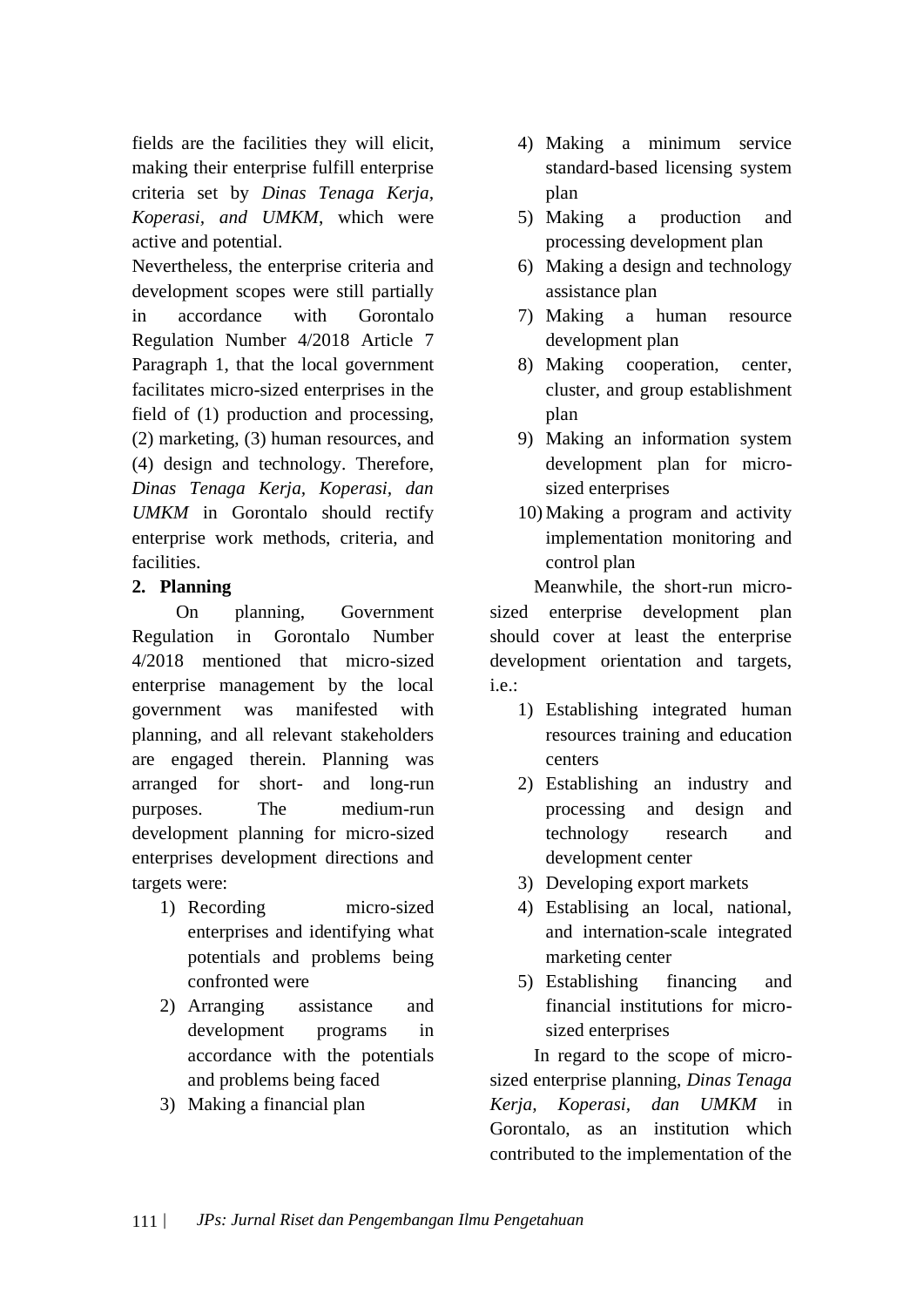policy of micro-sized enterprise empowerment, as mentioned in Gorontalo Regulation Number 4/2018 on Micro-enterprise Management, proposed an empowerment pattern for the next five years which would make micro-sized enterprises more productive and sustainable.

In manifesting the long-run plan, *Dinas Tenaga Kerja, Koperasi, dan UMKM* in Gorontalo held some training, seminars, and open workshops targeted to micro-sized enterprises it assisted. Training held by *Dinas Tenaga Kerja, Koperasi, dan UMKM* was targeted to micro-sized enterprises, assisting them in facing problems. Once they were able to give resolutions to the problems, they would be able to increase their assets and turnovers and had the desirable market share. Meanwhile, the institution was expecting to lift the micro-sized enterprises to small-sized ones with medium-run planning.

In Gorontalo Regulation Number 4/2018 Article 12 Paragraph 2 Chapter IV on Planning mentioned that planning should be made for short and long runs. Therefore, *Dinas Tenaga Kerja, Koperasi, and UMKM* had complied with Article 12 Paragraph 2 by making a medium-run plan, and thereby enabling micro-sized enterprises to face problems in relation with assets, turnovers, and desirable share markets and a long-run plan, which attempted to lift micro-sized enterprises to be smallsized ones. This attempt was familiar with the epithet "UMKM NAIK KELAS".

However, the scope of planning was not in accordance with the short and long-run plan as mentioned by Gorontalo Government Number 4/2018 Article 12 Paragraph 3 and 4 which clearly mentioned that in a short-run development plan for micro-sized enterprises, there should be at least the development orientation and target in the form of (1) records of micro-sized enterprises, potentials, and problems faced, (2) assistance and development programs which corresponded to potentials and problems faced, (3) a financing plan, (4) a plan to establish partnership, (5) a minimum service standard-based licensing system plan, (6) a production and processing development plan, (7) a design and technology assistance plan, (8) a human resource development plan, (9) a plan to establish cooperation, centers, clusters, and groups, (10) an information system development plan for micro-sized enterprise plan, and (11) a program and activity implementation monitoring and control plan.

However, *Dinas Tenaga Kerja, Koperasi, dan UMKM*, regarding the medium-term plans, only conducted nine of the 11 plans, namely (1) records of micro-sized enterprises, potentials, and problems faced, assistance and development programs which corresponded to potentials and problems faced, (3) a financing plan, (4) a plan to establish a partnership, (5) a minimum service standard-based licensing system plan, (6) a production and processing development plan, (7) a human resource development plan, (8) ) a plan to establish cooperation, centers,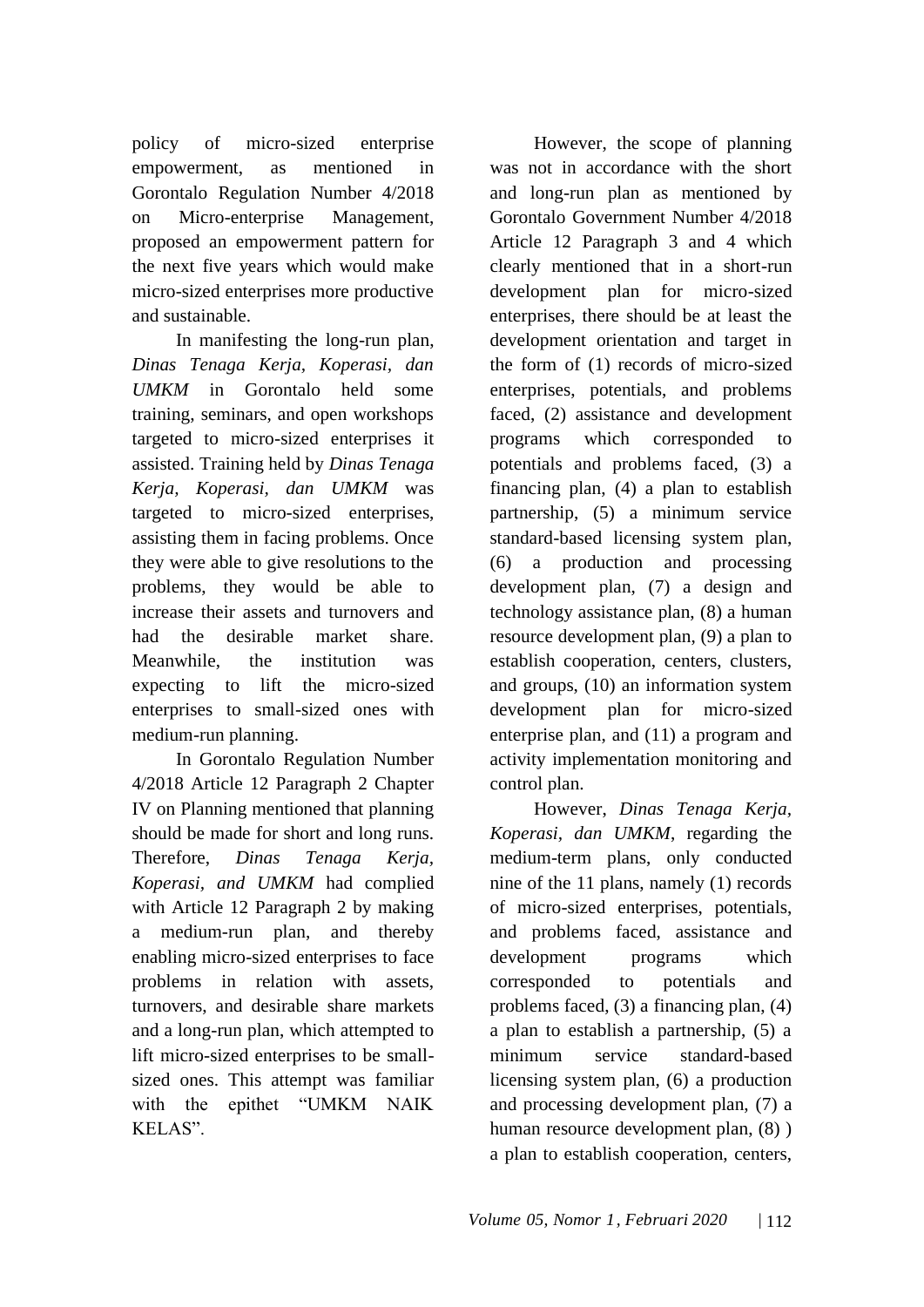clusters, and groups, and (9) a program and activity implementation monitoring and control plan. Meanwhile, a design and technology assistance plan and an information system development plan for a micro-sized enterprise plan had not been arranged. The reason behind it was the lack of resources we explain in the factors of the implementation of microsized enterprise empowerment policy, especially in the sub-focus Resources.

### **3. Financing and guarantee**

In terms of financing and insurance, Gorontalo Regulation Number 4/2018 mentioned that the local government provided financing for micro-sized enterprises in accordance with the local finance. The local government played the role of a mediator which facilitated the establishment of financing access to banking, non-bank financial institutions, BUMN, BUMD. The establishment was pivotal in developing micro-sized enterprises. Additionally, the local government could give incentives in the form of easiness in licensing application, tariff relief, facility and infrastructure procurement, and others which did not violate the laws and regulations to enterprises which financed micro-sized enterprises.

In financing micro-sized enterprises, the local government prompted banking and non-bank financial institutions to give away unsecured capital loans. The local government was willing to act as a guarantor for loans from banks and/or non-bank financial institutions for micro-sized enterprises with prospective markets and development, assessed by

banks and non-bank financial institutions who would give away loans.

The Regulation of the Ministry of Home Affairs Number 14/2016 on Guidelines for Grants and Social Assistance allocated from APBD explain that grants would not be delivered to profit groups, and UMKM, either personal, individual, or joint venture was considered to belong to the group. Accordingly, *Dinas Tenaga Kerja, Koperasi, dan UMKM* in Gorontalo could not directly finance micro-sized enterprises. Rather, they promised to help the enterprises in the form of easiness in accessing financing or capital from several funding sources, e.g., banks.

Furthermore, Gorontalo Regulation Number 4/2018 Article 13 Paragraph 1 mentioned that the local government provided financing for micro-sized enterprises to the extent of local financial capability. However, such regulation was no longer efficient due to the restriction of local grants given to micro-sized enterprises, which were considered as profit seekers. In other words, it may be correct to conclude that the institution had implemented the scope of financing and guarantee.

### **4. Partnership**

Gorontalo Regulation Number 4/2018 mentioned that partnership between micro-sized enterprises and small, medium, and large-sized ones were established by considering partnership principles and upholding healthy business ethics. Partnership principles were:

1) Mutually needing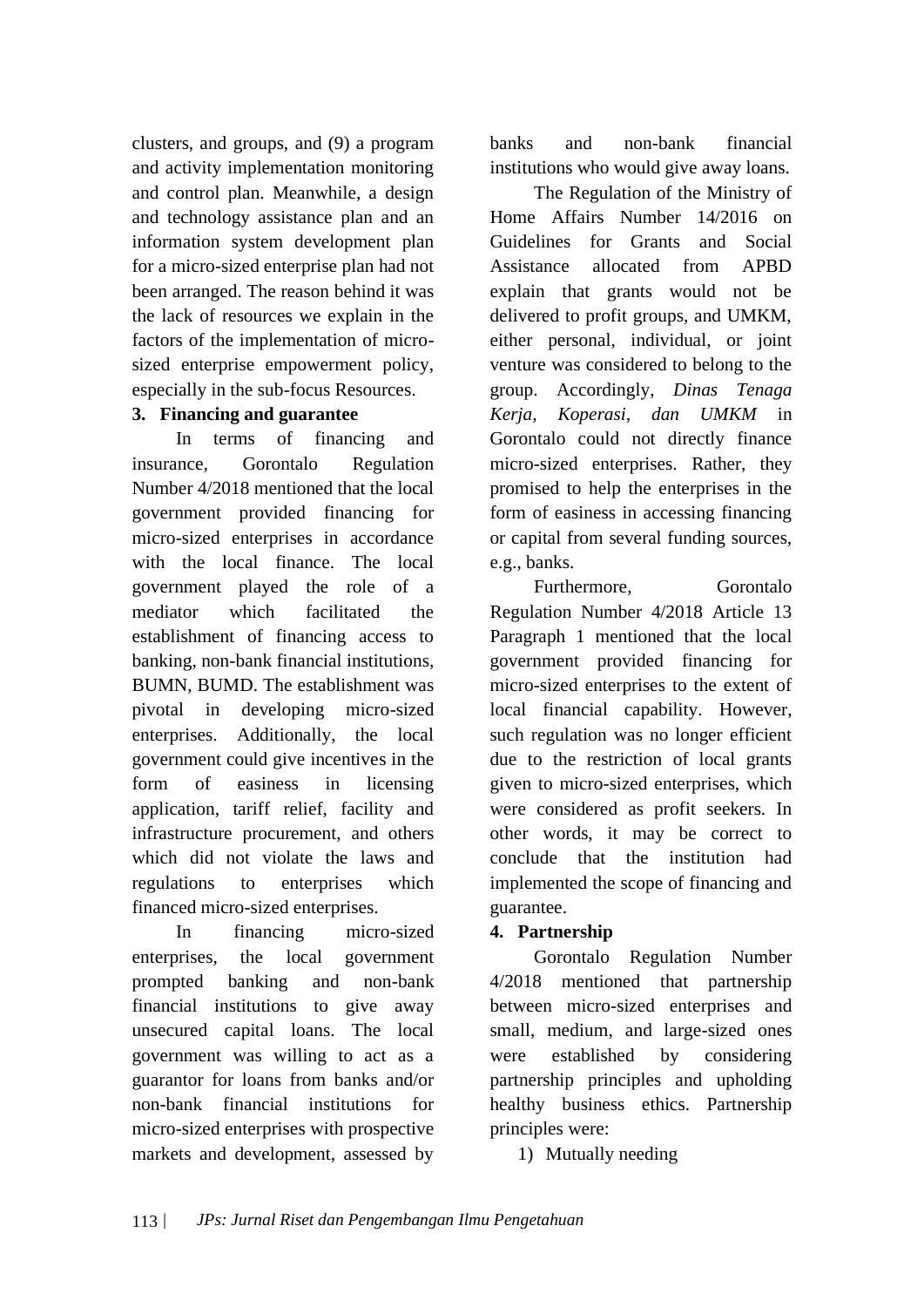- 2) Mutually trusting
- 3) Mutually strengthening
- 4) Mutually profitable

The partnership included a skill transfer process, especially in the field of production and processing, marketing, capital, human resources, and technology, in accordance with partnership patterns. Partnership patterns were (1) Core-plasma, (2) Subcontract, (3) Franchising, (4) General trading, (5) Distribution and agency, (6) Profit sharing, (7) Operational cooperation, (8) Joint venture, outsourcing, and (9) Others.

In building a partnership pattern, either micro, small, medium, or largesized enterprises were prohibited from unilaterally breaking the legal relationship but should be in accordance with the provisions of the legislation. Moreover, shopping centers and modern shops in the region were obliged to market the products from micro-sized enterprises by at least 10% (tent hundredth) of the product marketed. In marketing the products, the shopping centers and modern shops were facilitated by the local government. As such, they were instructed to:

- 1) Provide data and information regarding micro-sized enterprises ready to establish a partnership
- 2) Develop a partnership pilot project
- 3) Support the policy
- 4) Make coordination in implementing the policy and program and monitoring, evaluating, and controlling the established partnership

*Dinas Tenaga Kerja, Koperasi, dan UMKM* facilitated the entry of goods or products of the guided micro business in some minimarkets, such as Indomaret and Alfamart. The facility provision was in accordance with the MOU made by the local government which made cooperation with retailers to market the products of micro-sized enterprises in Gorontalo.

Based on Gorontalo Regulation Number 4/2018 Article 16, several partnership patterns were (1) (1) Coreplasma, (2) Subcontract, (3) Franchising, (4) General trading, (5) Distribution and agency, (6) Profit sharing, (7) Operational cooperation, and (8) Joint venture, outsourcing. We found out that *Dinas Tenaga Kerja, Koperasi, dan UMKM* still partially acquired the partnership patterns. However, based on informants' statements on partnership patterns, in regard to the partnership pattern franchising, 10% of the minimarkets in Gorontalo sold local products produced by UMKM guided by *Dinas Tenaga Kerja, Koperasi, dan UMKM*.

In conclusion, the institution had implemented the scope of partnership. If micro-sized enterprises referred to Gorontalo Regulation Number 4/2018 on Micro-sized Enterprise Management, the interested institution should assist the enterprises by issuing regulations in accordance with Article 17 Paragraph 1, which regulated that shopping centers and modern shops in Gorontalo were obliged to market the product of microsized enterprises by at least 10% of the product marketed.

**5. Licensing**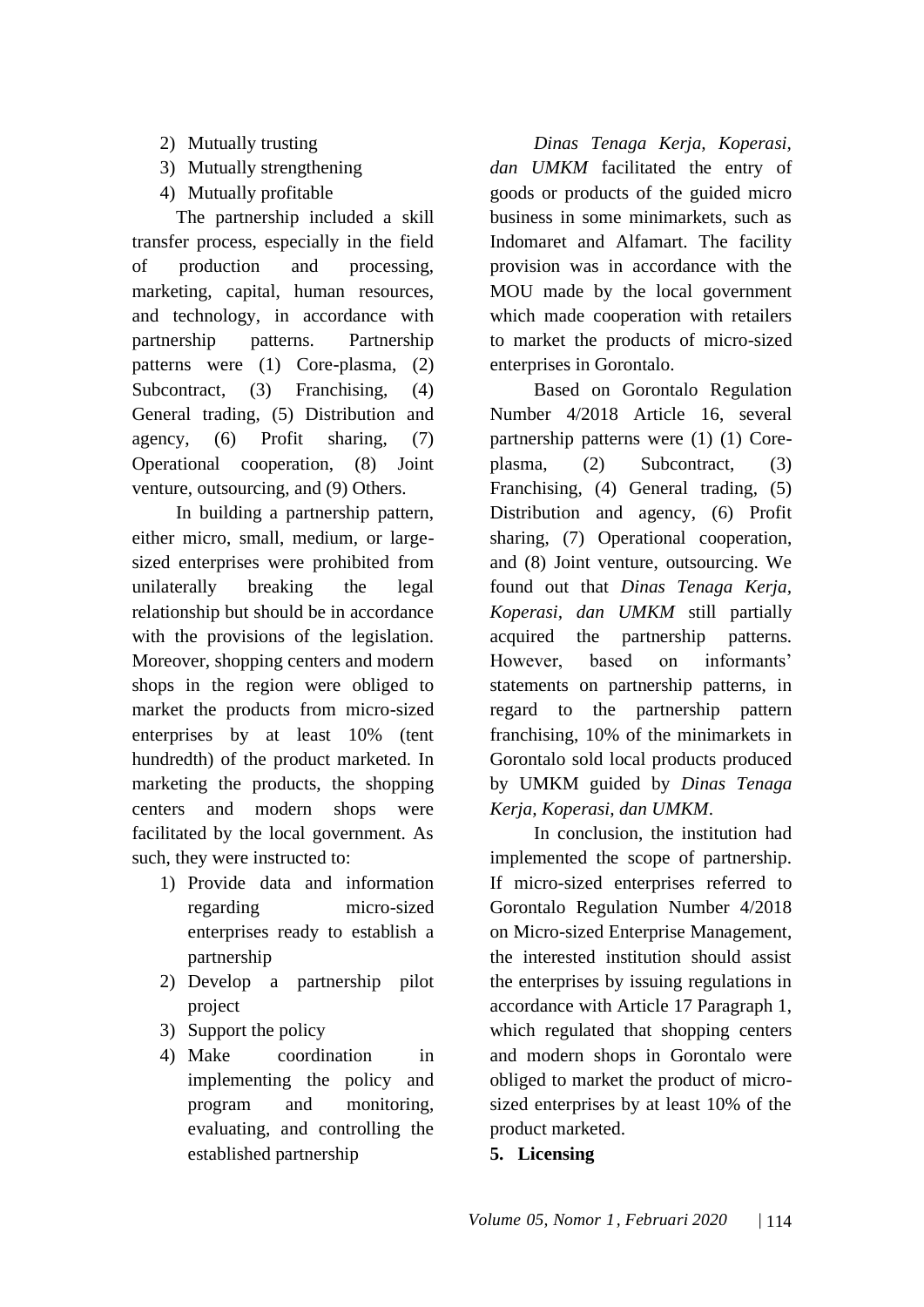In regard to licensing, Gorontalo Regulation Number 4/2018 regulated that micro-sized enterprises should have proof of business legality. Proof of business legality for micro-sized enterprises was given in the form of:

- 1) Business license
- 2) Registration receipt

Proof of legality, in the form of a business license, could only be given to individual micro-sized enterprises if the enterprises gave valid proof stating that the criteria of health, moral, culture, natural environment, national defense and security, and other national interests had been in accordance with the provisions of the legislation. The registration receipt was given to microsized enterprises in accordance with the provisions of the legislation. Officials issuing a business license should deliver information to micro-sized enterprises as the business license applicants regarding:

- 1) Requirements which should be fulfilled by applicants
- 2) Procedures for applying for business licenses

*Dinas Tenaga Kerja, Koperasi, dan UMKM* in Gorontalo gave assistance in the form of information delivery regarding the requirements of business license application. The first requirement which should be fulfilled was IUMK, for which applicants should submit a cover letter from relevant officials, such as RT or RW related to business development, copied and original KTP, copied and original KK, and two 4×6 photographs to the subdistrict office. The head of the

subdistrict would analyze the requirements.

# **6. Coordination and monitoring**

Gorontalo Regulation Number 4/2018 mentioned that coordination in planning micro-sized enterprises was conducted by that major through local apparatuses which were authorized in local development planning affairs. They then performed assistance for and implementation of micro-sized enterprise management. Meanwhile, *Dinas Tenaga Kerja, Koperasi, dan UMKM* established coordination in financing and capital with banks as the financing sources, mediating the KUR program.

Gorontalo Regulation Number 4/2018 stated that the major should monitor the implementation of micro, small, and medium-sized enterprise management in the city. In monitoring, the mayor made a monitoring and evaluation team. *Dinas Tenaga Kerja, Koperasi, dan UMKM*, in relation to micro-sized enterprise empowerment, made coordination with assistants directly instructed by the ministry to assist the guided micro-sized enterprises. They were instructed to made reports regarding the performance and potency of micro-sized enterprises, which were participating in the empowerment program *Dinas Tenaga Kerja, Koperasi, dan UMKM* held.

Gorontalo Regulation Number 4/2018 stated that the major should monitor the implementation of micro, small, and medium-sized enterprise management in the city. In monitoring,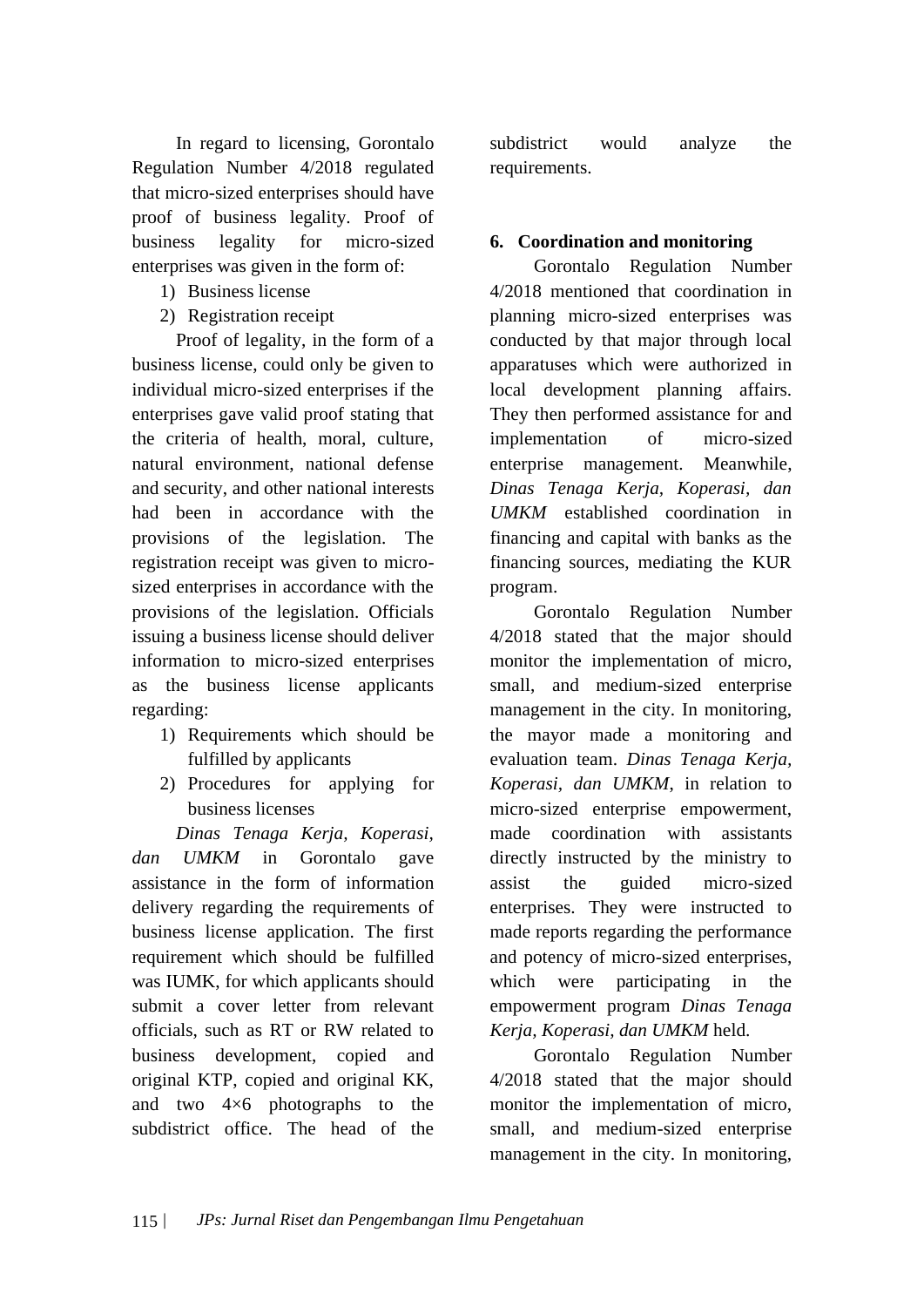the mayor made a monitoring and evaluation team. However, regarding the scope of monitoring, *Dinas Tenaga Kerja, Koperasi, dan UMKM* gave the task UMKM assistants directly instructed by the ministry to monitor the guided micro-sized enterprises. As such, they could not set the focus on the scope of monitoring micro-sized enterprises.

### **7. Funding**

Gorontalo Regulation Number 4 of 2018 stated that the funds for microsized enterprise management by the local government were from (1) APBD; (2) Provincial revenues and expenditures budget; (3) State Budget; (4) Voluntary and unsecured donations from other parties which were in accordance with the provisions of the laws and regulations. The three main sources to empower micro-sized enterprises were:

- 1) DAU (General Allocation Fund), a fund allocated by the central government to each of its autonomous regions as a development fund
- 2) DID (Regional Incentive Fund), the fund obtained from the opinion of the Supreme Audit Agency on the financial reports of the local government
- 3) DAK (Special Allocation Fund), allocation funds from the APBD to certain provinces/districts/cities with the aim of funding special activities deemed as the affairs of the local government and in accordance with the national priorities, which were included

in the Balancing Fund to implement decentralization

Referring to Gorontalo Regulation Number 4/2018 Article 28, we concluded that the funding sources used by *Dinas Tenaga Kerja, Koperasi dan UMKM* were four. However, after the issuance of The Regulation of the Ministry of Home Affairs Number 14/2016 Article 6 Paragraph 5 on Guidelines for Grants and Social Assistance allocated from APBD explain that grants should be delivered to non-profit organizations. However, in the practice, the main funding sources were DAK, DAU, and DID, allocated from the State Budget.

### **CONCLUSION**

The implementation of Gorontalo Regulation Number 4/2018 on Microsized Enterprise Management with the research sub-focus was studied from the enterprise criteria and development, planning, financing and guarantee, partnership, licensing, coordination and monitoring, and funding.

### **REFERENCES**

- Achmadi dan Narbuko. (2004). *Metode Penelitian.* Jakarta: Bumi Aksara.
- Arikunto, Suharsimi. (2012). Prosedur Penelitian Suatu Pendekatan Praktek. Jakarta: Rineka Cipta.
- Amin Dwi Ananda, Dwi Susilowati. (2018). "Perkembangan Usaha Mikro, Kecil dan Menengah (UMKM) Berbasis Industri Kreatif di Kota Malang" Jurnal Ilmu Ekonomi, Universitas Muhammadiyah Malang, Vol. 10, No. 10, Tahun 2018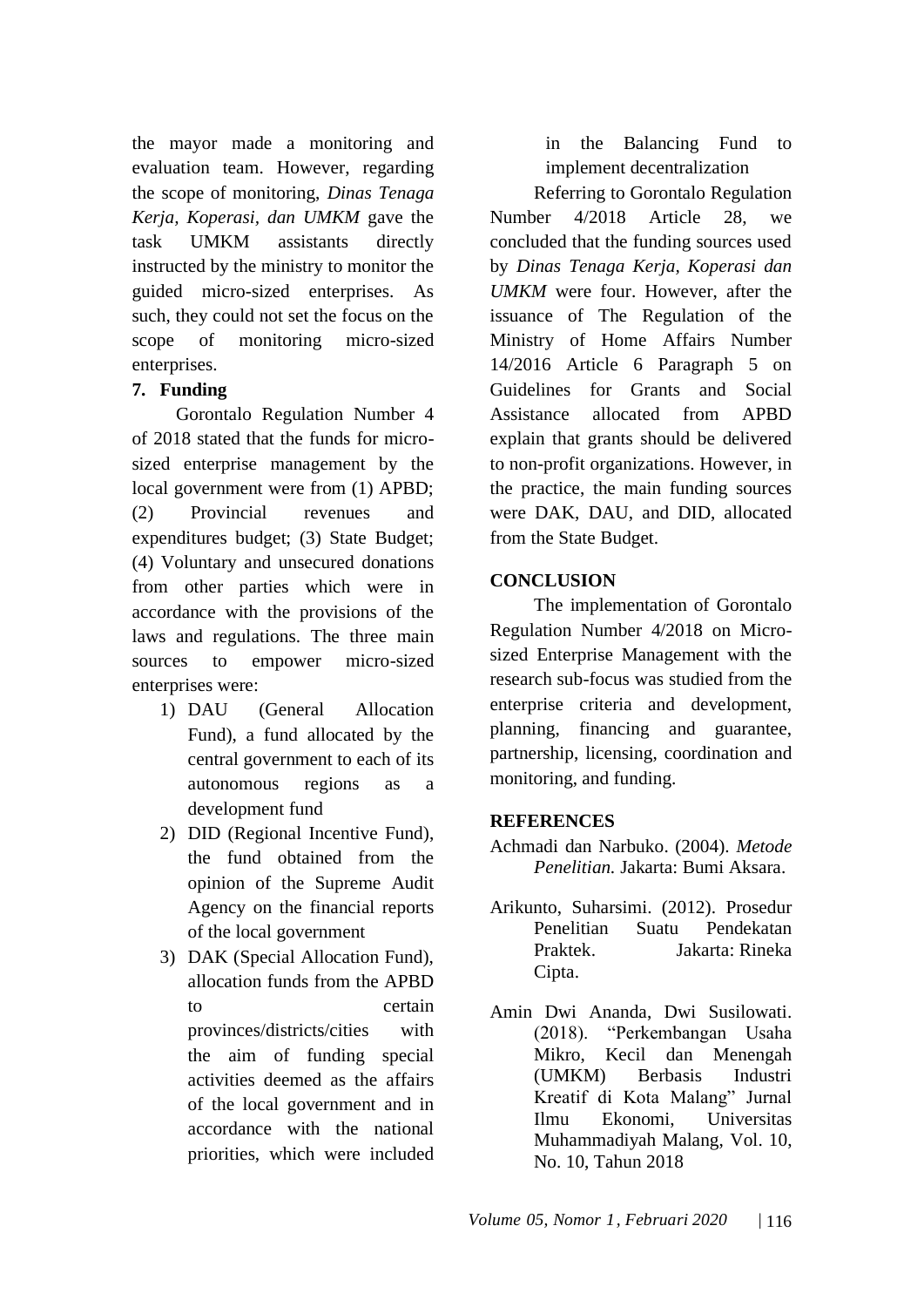- Adnan Husada Putra. (2016). "Peran UMKM dalam pembangunan dan kesejahteraan masyarakat kabupaten Blora" Jurnal Analisa Sosiologi, Vol. 5, No. 2, 2016.
- Bogdan & Taylor (1975), *Metodologi Penelitian Kualitatif,* Bandung: Remadja Karya.
- Bogdan, Robert C, dan Biklen Kopp Sari (1982), *Qualitative Research for Education: An Introducing to Theory and Methods. Allyn And Bacon, Inc.; Boston London*
- Bungin, Burhan. (2008). *Metodologi Penelitian Kuantitatif: Komunikasi, Ekonomi, dan Kebijakan Publik Serta Ilmu-Ilmu Sosial Lainnya*. Jakarta: Kencana.
- Forsman, Helena. 2008.Business Development Success in SMEs: A Case Study Approach. *Jpurnal of small business and enterprise development 15(3).* Pp606-622. Emerald Group Publishing Limited. D01: 10.1108/14626000810892382.
- Guntur Setiawan, 2004, Implementasi Dalam Birokrasi Pembangunan. Bandung: Remaja Rosdakarya.
- Lexy J. Moleong (2008), *Metodologi Penelitian Kualitatif*, Remaja Rosdakarya, Bandung.
- Miles, M. B & Huberman, A.M. (2002), *Analisis Data Kualitatif*. Jakarta: UI-Press.
- Miles, Mathew B. & A. Michael Hubberman (2009), *Analisis Data Kualitatif*. Jakarta: UI-Press.
- Meng L.A dan Liang T.W (1996). Enterpreneur, Enterpreneurship

and Enterprising Culture, Paris: Addison Wisley Publising Company.

- Peraturan Daerah Nomor 4 Tahun 2018 Tentang Pengelolaan Usaha Mikro
- Rahab, Eko dan Kumorohadi (2012). *Peran Kapabilitas Inovasi Terhadap Perbaikan Produk Usaha Kecil Menengah (UKM) dengan Tekanan Lingkungan dan Ukuran Perusahaan sebagai Variabel Moderasi (Studi pada UKM di Kabupaten Purbalingga).*
- Sjafri Mangkuprawira. 2002. *Manajemen Sumber Daya Manusia*. Jakarta: Ghalia Indonesia.
- Storey, D,J. (2004) Understanding the Small Bussiness Sector. Thomson Learning. London.
- Sugiyono. (2007). *Statistika Untuk Penelitian*. Bandung: CV ALFABETA.
- Sugiyono. (2012). *Metode Penelitian Kuantitatif Kualitatif dan R&D*. Bandung: Alfabeta.
- Sulaiman, Wahid. (2004). *Analisis Regresi Menggunakan SPSS Contoh Kasus dan Pemecahannya*. Yogyakarta: Andi.
- Tambunan, Tulus, (2012) "*Usaha Mikro Kecil dan Menengah Indonesia : Isu – isu Penting" Jakarta.*LP3ES,
- Tahir, Arifin. (2015). *Kebijakan Publik & Transparansi Penyelenggaraan Pemerintahan Daerah*. Bandung: Alfabeta.